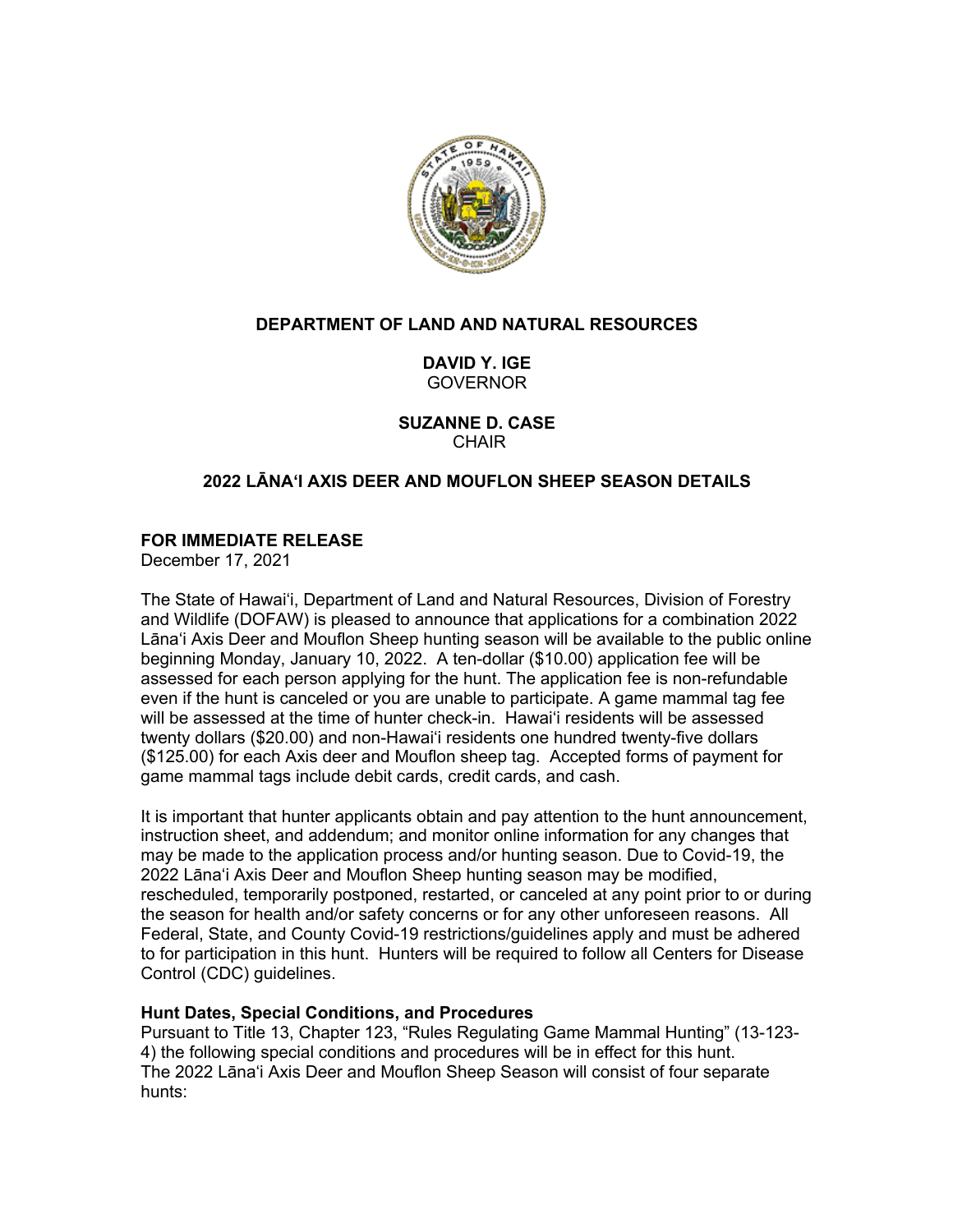- 1) The **Archery Hunt** will be held over two nine-day periods and consist of two draws. *Subject to limited participation for non-Lānaʻi residents.*
	- The first draw hunt will begin on May 14, 2022, and end on May 22, 2022.
	- The second draw hunt will begin on May 28, 2022, and end on June 5, 2022.
- *2)* The **Youth Hunt** will be open from Wednesday through Sunday, June 8-12, 2022. *Subject to limited participation for non-Lānaʻi residents.*
- 3) The **Muzzleloader Hunt** will be open from Wednesday through Sunday, June 15-19, 2022. *Subject to limited participation for non-Lānaʻi residents.*
- 4) The **General Rifle Hunt** will be held over eighteen consecutive weeks and open on Wednesdays through Sundays, beginning on June 22, 2022, and ending on October 23, 2022. *Subject to limited participation for non-Lānaʻi residents.*

All four hunts will be subject to a lottery drawing. There will be no standby hunting opportunities for the four hunts. Drawn hunters will receive an application/permit card in the mail indicating the date drawn.

Hunter assistants will only be allowed to accompany hunters who are senior citizens (age 65 or older) or disabled. Proper documentation is required at the time of hunter check-in.

The 2022 Lānaʻi Axis deer and Mouflon sheep season will be a combination hunt. The bag limit for Axis deer will be three animals: two does and one deer of either sex. Hunters will be required to purchase two doe tags before being able to purchase an either-sex Axis deer tag. If conditions allow, doe bag limits will be increased with hunters being issued free doe tags after the purchase of all upfront tags. The bag limit for Mouflon sheep will be four: two ewes, one Mouflon sheep of either sex and one nontypical ram. Hunters will be required to purchase two ewe tags before being able to purchase an either-sex Mouflon sheep tag. A non-typical ram tag will be issued free of charge if one Mouflon sheep tag is purchased. All heads of non-typical rams must be disposed of properly in the field or at the Lānaʻi hunter check station. Tags are nontransferable and are valid only for the specific hunt for which it was issued.

Archers must apply for this hunt by submitting an application. The group size for the archery hunt will be eight hunters. Due to a new format for the archery hunt, a lottery drawing to assign hunting dates for the **Archery Hunt** will be conducted. Hunters applying for the **Archery Hunt** will be allowed to apply for and may be able to participate in either the **Muzzleloader Hunt** or the **General Rifle Hunt**. Archery hunters may check in on the Thursday or Friday preceding the first day of the **Archery Hunt** between the hours of 8:00 AM and 7:00 PM or daily during the hunt between the hours of 8:00 AM and 3:30 PM to validate permits and acquire their tags. Hunter Check-in and harvest reporting will be available through the OuterSpatial Trails and Hunting mobile application and purchasing of tags may be available online at

https://gohunthawaii.ehawaii.gov/public/tags, requiring hunters to only sign Pūlama Lānaʻi waiver forms at the check station. Checking in and purchasing of tags will remain available at the Lānaʻi hunter check station. Check station hours may be modified based on hunter participation levels and online check-in/tag purchase options. Archery hunters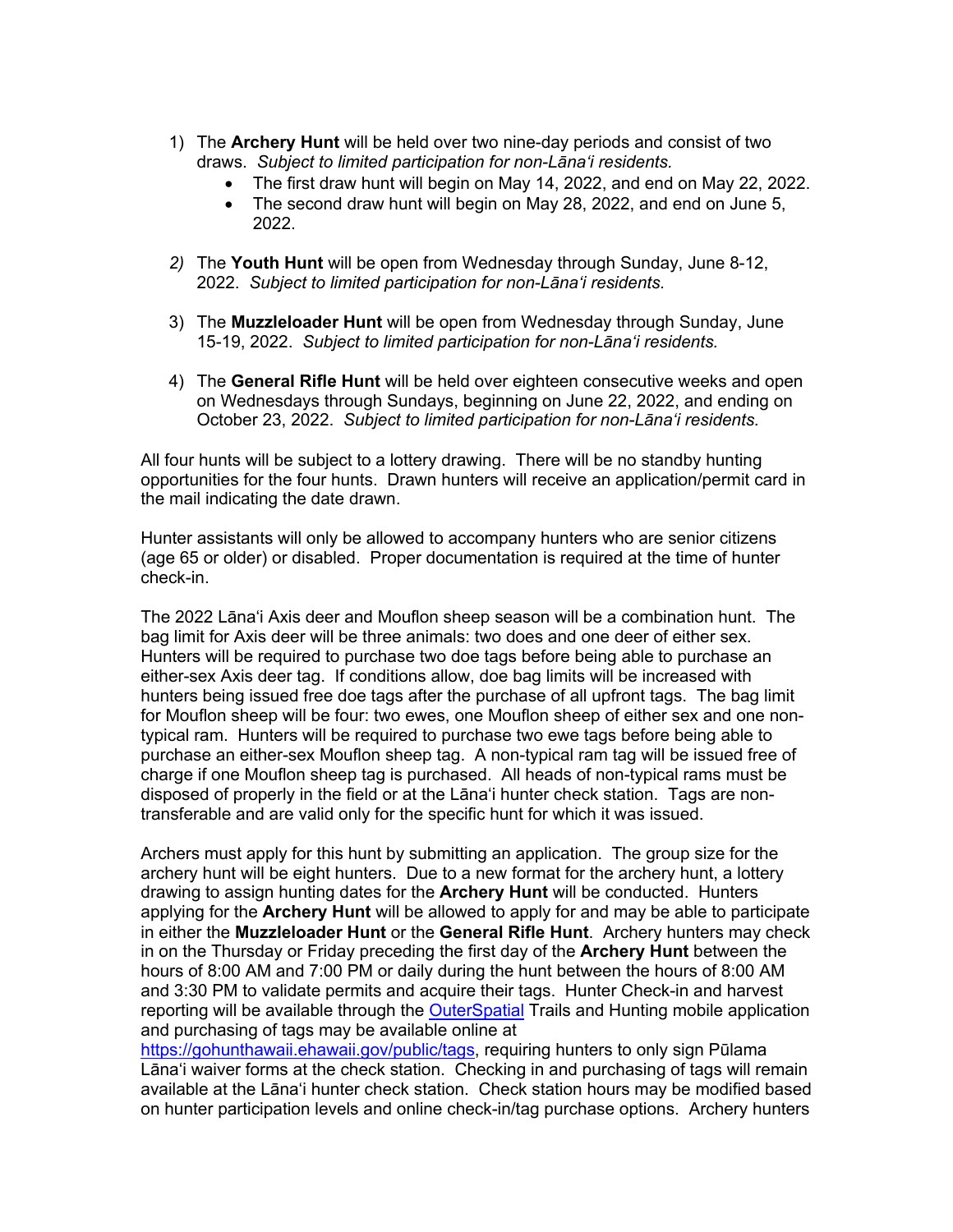must check out of the hunting area daily and report their take or their intent to hunt the next day providing their tags remain unfilled.

### **Axis Deer and Mouflon Sheep Hunting Opportunities for Youth Hunters**

- Youth hunters must be 15 years of age or younger (HAR 13-123-2) on the hunt date, possess a valid 2021-22 or 2022-23 State of Hawaiʻi hunting license, and be accompanied by a non-hunting adult (18 years of age or older) who also possesses a valid 2021-22 or 2022-23 State of Hawaiʻi hunting license. Youth hunters must apply to participate in this hunt.
- Youth hunters will be issued tags at the time of hunter check-in. Tags are valid only for the specific hunt applied for.
- Youth hunters will be limited to carrying one (1) type of hunting equipment while in the hunting area. Blaze orange is required for all youths and accompanying adults.
- Youth hunters who apply for the youth hunt will be allowed to apply for and may be able to participate in the archery and the muzzleloader or general rifle hunts.

Interested hunters must apply for either the **Muzzleloader Hunt** or the **General Rifle Hunt** but may not apply for both**.** The group size for the muzzleloader and general rifle hunt will be eight (8). **Muzzleloader** applicants will automatically be assigned to the scheduled date. **General Rifle Hunt** dates will be assigned by lottery drawing.

### **Applying for the Hunt**

Due to Covid-19, hunters will be required to apply online for this hunt at https://gohunthawaii.ehawaii.gov. Please select 2022 Lānaʻi Axis Deer and Mouflon Sheep Season. The **DEADLINE** for submitting applications will be **4:00 PM on Friday, February 11, 2022**.

Public drawings for the archery and for the youth and muzzleloader hunts will be held at 10:00 am on Friday, March 11, 2022, at the Division of Forestry and Wildlife base yard in Kahului, with limited public participation. The **public drawing** for the **General Rifle Hunt** lottery will be held at 12:00 noon at the above location. The Lānaʻi resident public drawing will be held at 9:00 am at the same location.

All eligible Youth, Muzzleloader and General Rifle participants must check-in either on Tuesday preceding their assigned hunting date between 8:00 am and 7:00 PM or on Wednesday through Friday between 7:00 – 9:00 AM and 1:30 - 3:30 PM at the Forestry and Wildlife Office in Lānaʻi City to certify hunter permits and acquire their tags. Hunter Check-in and harvest reporting will be available through the OuterSpatial Trails and Hunting mobile application and purchasing of tags may be available online at https://gohunthawaii.ehawaii.gov/public/tags, requiring hunters to only sign Pūlama Lānaʻi waiver forms at the check station. Checking in and purchasing of tags will also remain available at the Lānaʻi hunter check station. Check station hours may be modified based on hunter participation levels and online check-in/tag purchase options. Once each hunter fills all allocated tags, they will not be eligible to participate for the remainder of the 2022 Lānaʻi Axis Deer and Mouflon Sheep Season. Hunting Units 1, 2, and 3 will be open for the Archery Hunt. For the Youth, Muzzleloader, and General Rifle hunting season, Units 1 and 2 will be available for hunting Wednesdays through Sundays.